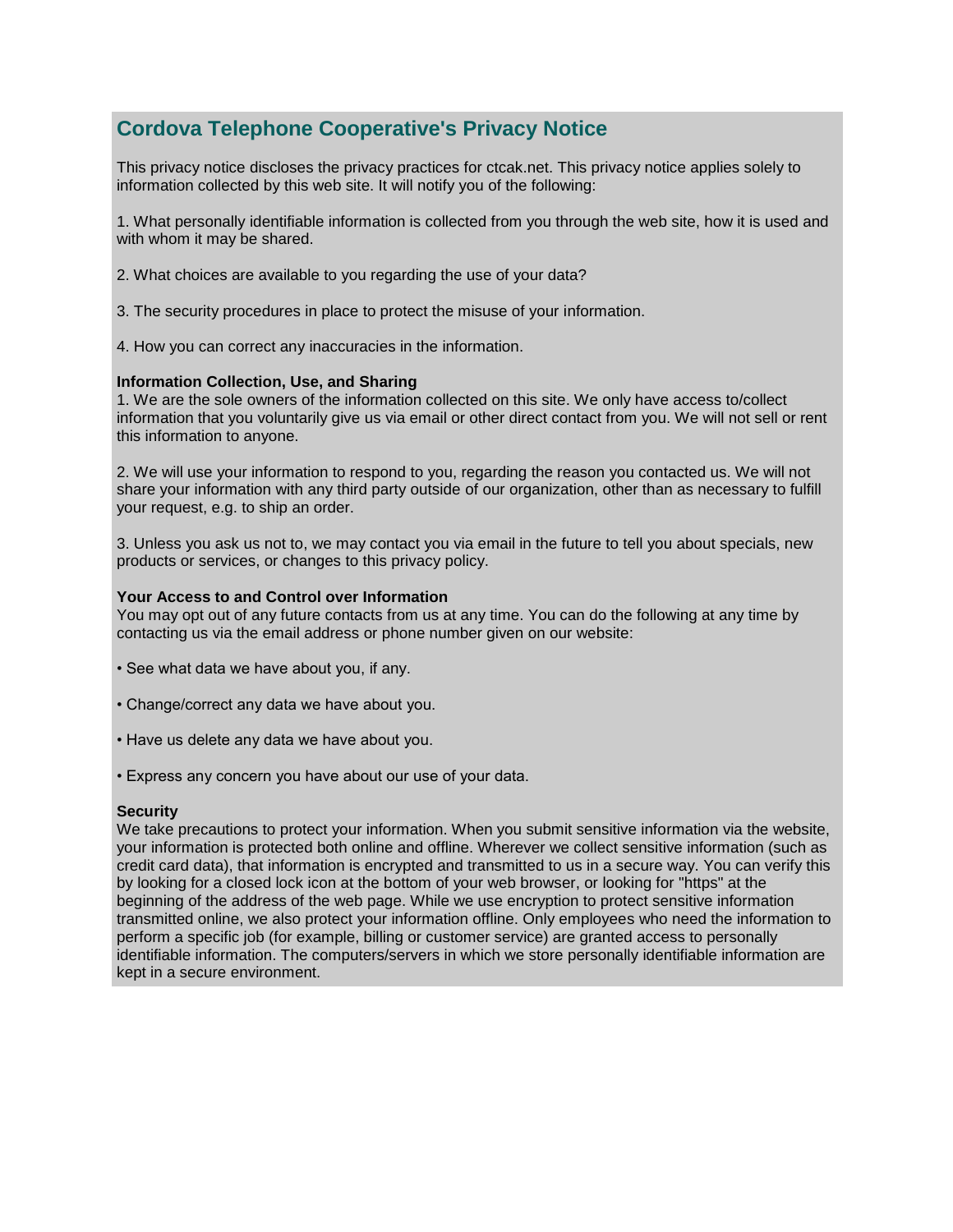# **Cordova Telephone Cooperative & Cordova Wireless Communications Internet Acceptable Use Policy**

# **General Policy Statement:**

The following policies apply to mass market broadband Internet services offered by Cordova Telephone Cooperative, Inc. (CTC) and CTC's subsidiary company, Cordova Wireless Communications, Inc. (CWC). CTC/CWC also offers enterprise level services that can be individually tailored to customer needs. Information on CTC/CWC enterprise services can be obtained by calling #907-424-2345 (CTC) or #907-424-2300 (CWC) or stopping by the CTC business office at 611 Second St. or CWC business office at 621 Second St., Cordova, Alaska. You can also visit CTC's website, [www.ctcak.net,](http://www.ctcak.net/) or CWC's website at [www.cwcak.net](http://www.cwcak.net/) and look for the internet links. It is CTC/CWC's policy to provide robust and reliable access to the Internet for all of its residential and commercial mass market end user customers.

Because network resources are shared by all users, CTC/CWC has implemented the following policies to govern mass market Internet service. These policies are designed to: (i) ensure that shared network resources are allocated fairly among all users; (ii) allow users and prospective users to understand service policies and any significant limitations on the service; and (iii) provide a foundation that assures customers that they can rely on consistently receiving the level and quality of service to which they subscribe.

CTC/CWC does not block access to, nor discriminate against, any lawful website or Internet application and, with respect to fixed Internet access services, CTC/CWC supports the ability of users to select and attach the equipment of their choice to the network so long as that equipment: (a) is used for a lawful purpose consistent with CTC/CWC's Acceptable Use Policy; and (b) does not harm the network or degrade network performance for other users.

Customers are encouraged to familiarize themselves with the following policies which are deemed part of their Internet Service Agreement. CTC/CWC gives a copy of the Internet Services Agreement and Acceptance Use Policy to the customer upon purchasing their Internet Services from CTC &/or CWC. By using CTC/CWC's Internet Service, the customer accepts, agrees to be bound by and to strictly adhere to, these policies. The customer also agrees to be responsible for compliance with these policies by third parties, such as friends, family members or guests that make use of the customer's service accounts or equipment to access the network for any purpose, with or without the permission of the customer.

The Internet Service Agreement is posted on CTC/CWC websites and emailed to all users annually.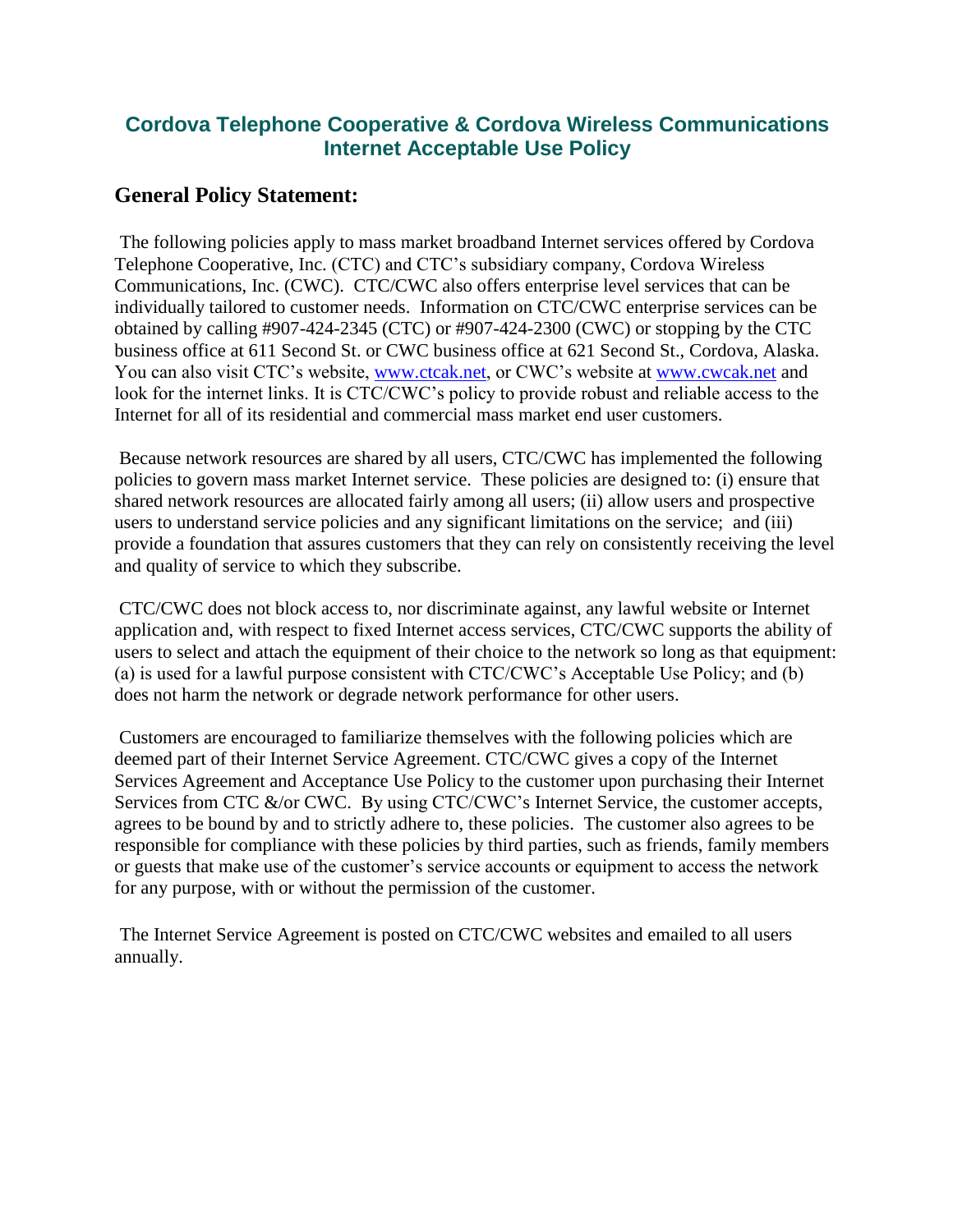## **Acceptable Use Policy:**

**1. General Policy.** CTC/CWC reserve the sole discretion to deny or restrict your service, or immediately to suspend or terminate your service, if the use of your service by you or anyone using in our sole discretion, violates the CTC/CWC's Internet Service Agreement or is objectionable or unlawful, interferes with the functioning or use of the Internet or the CTC/CWC network by or ot users, or violates the terms of this Acceptable Use Policy ("AUP").

**2. Specific Examples of AUP Violations.** The following are examples of conduct which may le termination of your Service. Without limiting the general policy in Section 1, it is a violation of the Agreement and this AUP to:

(a) access without permission or right the accounts or computer systems of others, to spoof the UI DNS or IP addresses of CTC/CWC or any other entity, or to penetrate the security measures of CTC/CWC or any other person's computer system, or to attempt any of the foregoing; (b) transmit uninvited communications, data or information, or engage in other similar activities, including wi limitation, "spamming", "flaming" or denial of service attacks; (c) intercept, interfere with or rediemail or other transmissions sent by or to others; (d) introduce viruses, worms, harmful code or T horses on the Internet; (e) post off-topic information on message boards, chat rooms or social networking sites; (f) engage in conduct that is defamatory, fraudulent, obscene or deceptive; (g)  $\bf{v}$ **CTC/CWC's or any third party's copyright, trademark, proprietary or other intellectual property rights;** (h) engage in any conduct harmful to the CTC/CWC network, the Internet gene or other Internet users; (i) generate excessive amounts of email or other Internet traffic; (j) use the service to violate any rule, policy or guideline of  $CTC/CWC$ ; (k) use the service in any fashion for transmission or dissemination of images containing child pornography or in a manner that is obsc sexually explicit, cruel or racist in nature or which espouses, promotes or incites bigotry, hatred o racism; or (l) download or use the Service in Cuba, Iran, North Korea, Sudan and Syria or in destinations that are otherwise controlled or embargoed under U.S. law, as modified from time to by the Departments of Treasury and Commerce.

**3. Copyright Infringement/Repeat Infringer Policy.** CTC/CWC respects the intellectual property rights of third parties. Accordingly, you may not store any material or use CTC/CWC systems or servers in any manner that constitutes an infringement of third party intellectual property rights, including under US copyright law. In accordance with the Digital Millennium Copyright Act (DMCA) and other applicable laws, it is the policy of CTC/CWC to suspend or terminate, in appropriate circumstances, the service provided to any subscriber or account holder who is deemed to infringe third party intellectual property rights, including repeat infringers of copyrights.

In addition, CTC/CWC expressly reserves the right to suspend, terminate or take other interim action regarding the service of any user or account holder if CTC/CWC, in its sole judgment, believes that circumstances relating to an infringement of third party intellectual property rights warrant such action. These policies are in addition to and do not affect or modify any other rights CTC/CWC may have under law or contract. If you believe that copyrighted material has been used in violation of this policy or otherwise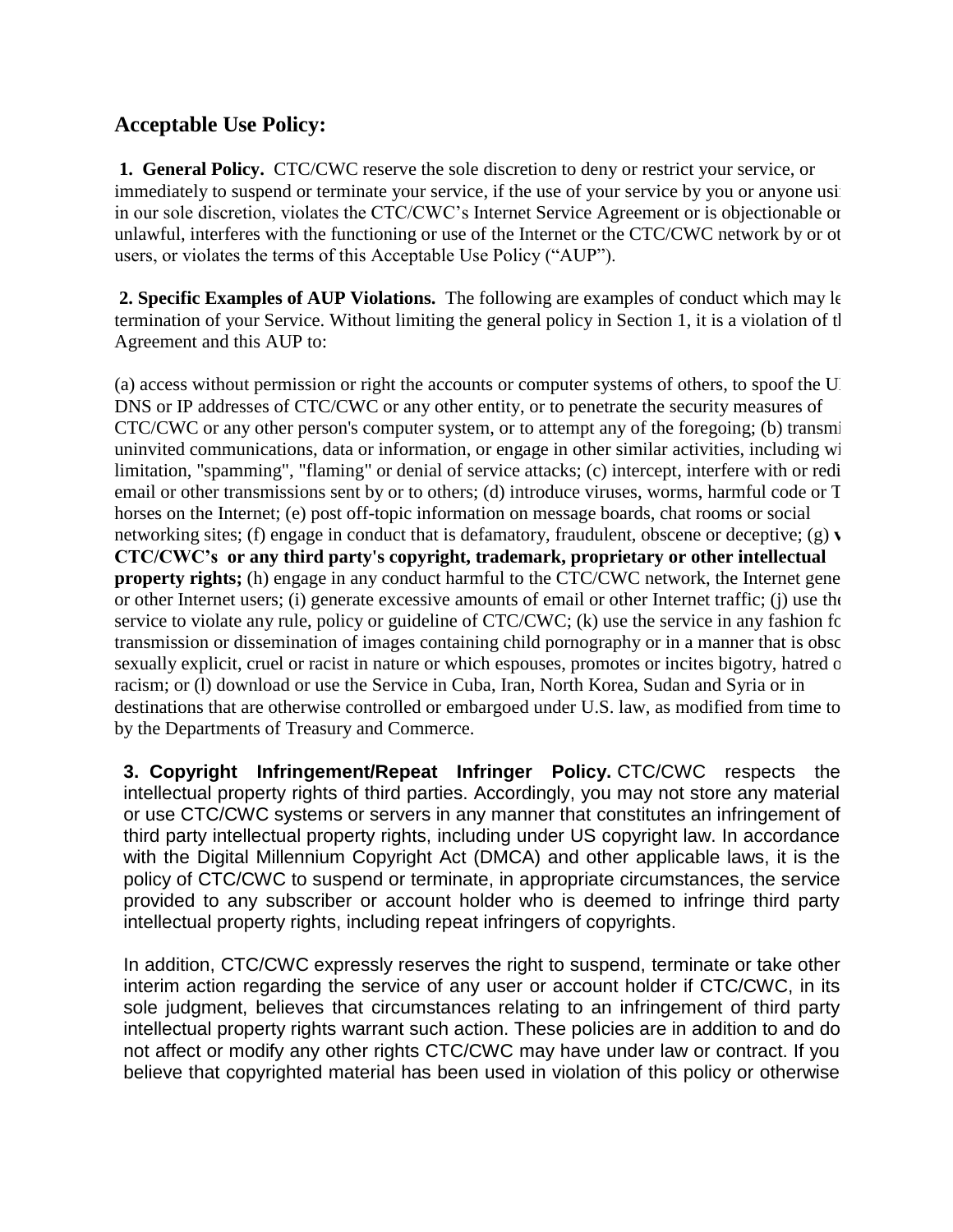been made available on the service in a manner that is not authorized by the copyright owner, its agent or the law, you may contact our Designated Agent as follows:

> **Kenneth C. Johnson HERMAN & WHITEAKER, LLC 6720-B Rockledge Drive Suite 150 Bethesda, MD 20817 (202) 271-2266 (mobile) (202) 827-0664 (direct) Fax: (202) 706-6056 [ken@hermanwhiteaker.com](mailto:ken@hermanwhiteaker.com)**

**4. CTC/CWC** may, but is not required to, monitor your compliance, or the compliance of other subscribers, with the terms, conditions or policies of the Internet Service Agreement and AUP. You acknowledge that CTC/CWC shall have the right, but not the obligation, to pre-screen, refuse, mo remove any content available on the service, including but not limited to content that violates the or this Agreement.

# **[For Open Internet Transparency](http://www.ctcak.net/wp/wp-content/uploads/CTCTransparencyDisclosures.pdf)  [Disclosures, click here.](http://www.ctcak.net/wp/wp-content/uploads/CTCTransparencyDisclosures.pdf)**

# **Privacy Policy Related to Network Management Practices:**

If you subscribe to CTC/CWC Internet access services, we may automatically measure and monitor network performance and the performance of your Internet connection to improve your, or our, overall service levels. If you contact us for service support, we also may access information about your computer, wireless device or other device settings to provide customized technical support or to install specific applications or services that you use or that are necessary to the applications or services you use.

CTC/CWC will not gather information from your use of our Internet access services to direct customized advertising specifically to you based on your visits over time and across different non-CTC/CWC websites, unless we first provide you with notice of our plan and obtain your affirmative consent.

Please note that CTC/CWC is not responsible for information, content, applications or services provided by others. Before you access, use, link to or download a service or application on your computer or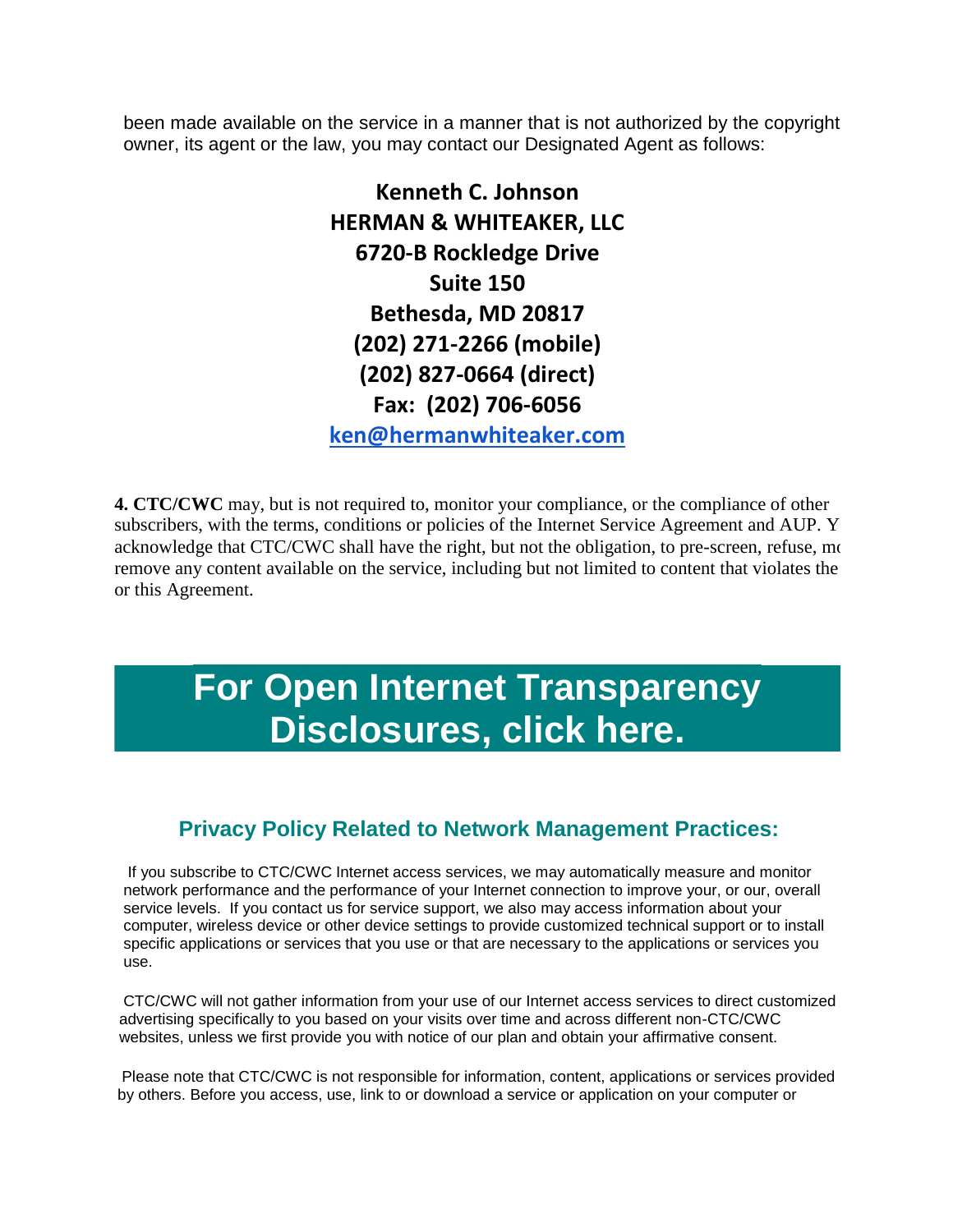wireless device, you should review the associated terms of service and privacy policy. Personal information you submit in those contexts may be read, collected or used by the service or application provider and others associated with these forums in a manner different from that described here.

For more information on CTC/CWC privacy practices click on our websites a[twww.ctcak.net](http://www.ctcak.net/) and [www.cwcak.net](http://www.cwcak.net/) and click on the Privacy Statement link at the bottom of the home page.

## **Information Provided to Us by Third Parties**

If you subscribe to CTC/CWC Internet access services, we may automatically measure and monitor network performance and the performance of your Internet connection to improve your, or our, overall service levels. If you contact us for service support, we also may access information about your computer, wireless device or other device settings to provide customized technical support or to install specific applications or services that you use or that are necessary to the applications or services you use.

CTC/CWC obtains information from outside companies that collect consumer information such as demographic and interest data. We use this data and combine it with other information we have about you to help us predict customer preferences and to direct marketing offers that might be more relevant to you.

We may also obtain contact information and other marketing lead information from third parties, and may combine it with information we have to contact you or direct CTC/CWC's marketing offers to you.

## **Cookies:**

A cookie is a small data string that is written on your computer hard drive by a web server. (A web server is the computer that hosts a website and responds to requests received from your computer). Cookies can play an important role in providing a good customer experience using the web, such as enabling a website to maintain information when a user's web browser requests a series of web pages.

Cookies generally hold information, including data strings that contain a unique user ID which allow websites, including CTC/CWC websites, to customize your experiences on the sites and gather information about your navigation of the sites. Information gathered from cookies also helps us understand how our sites are performing and provides website usage information to support customizing and improving our sites and their messaging and advertisements. We also use cookies to help verify the identity of a website user or to recognize you as a registered user and remember your settings and preferences.

You can manage cookies by using features and functions available on most Internet browsers. For example, most browsers will allow you to choose what cookies can be placed on your computer and to delete or disable cookies. You can find instructions for managing cookie controls on websites for particular browsers. Please note that disabling cookies may prevent you